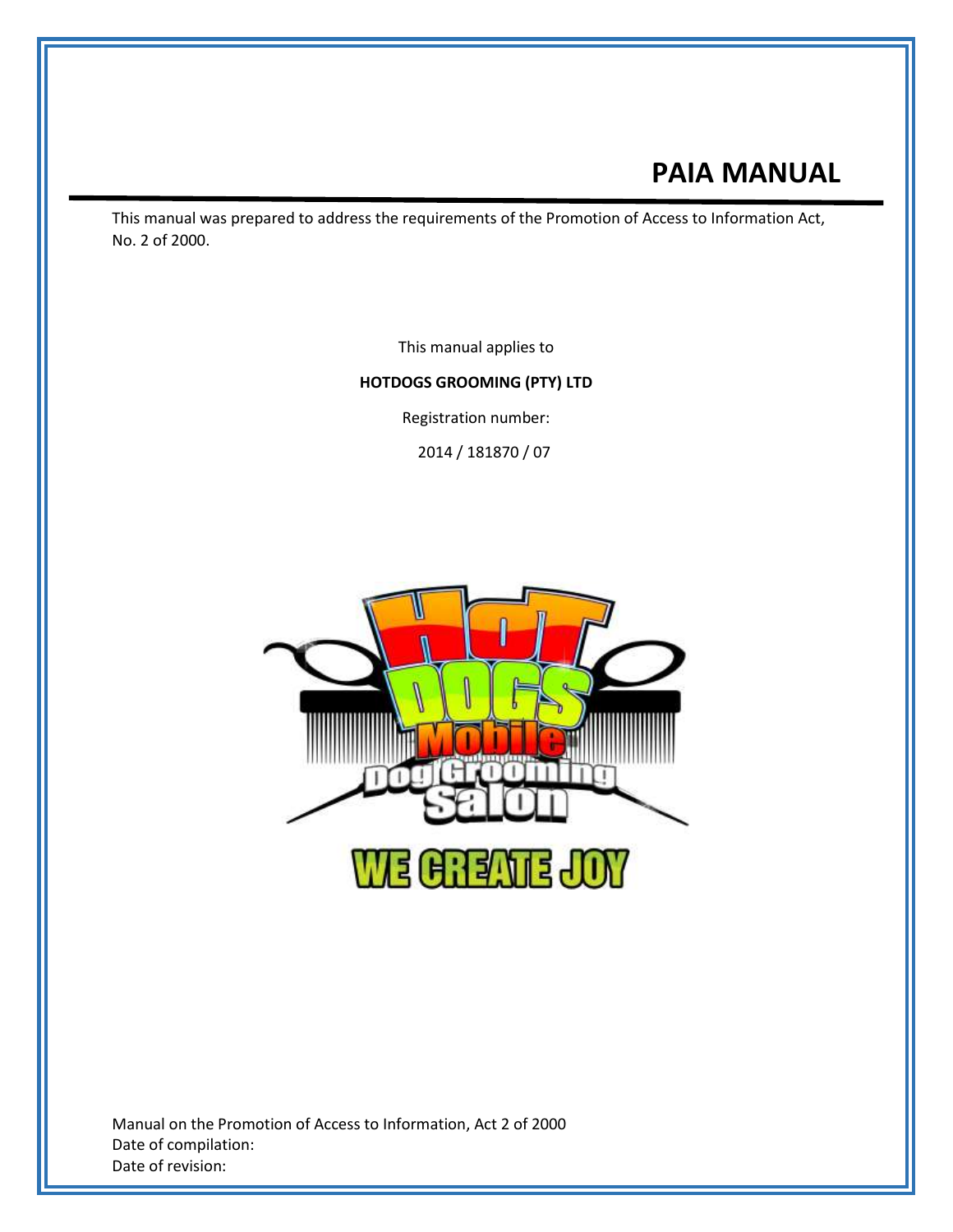# TABLE OF CONTENTS

- **1) Introduction**
- **2) About Hotdogs Grooming (Pty) LTD**
- **3) Availability of the Manual**
- **4) Contact Person – Information Officer**
- **5) Human Rights Commission/Information Regulators Guide**
- **6) Records automatically available to the Public**
- **7) Records – Categories and Subject of Records**
- **8) Access Request**
- **9) Personal Information**

**Annexure A – Form C**

Manual on the Promotion of Access to Information, Act 2 of 2000 Date of compilation: Date of revision: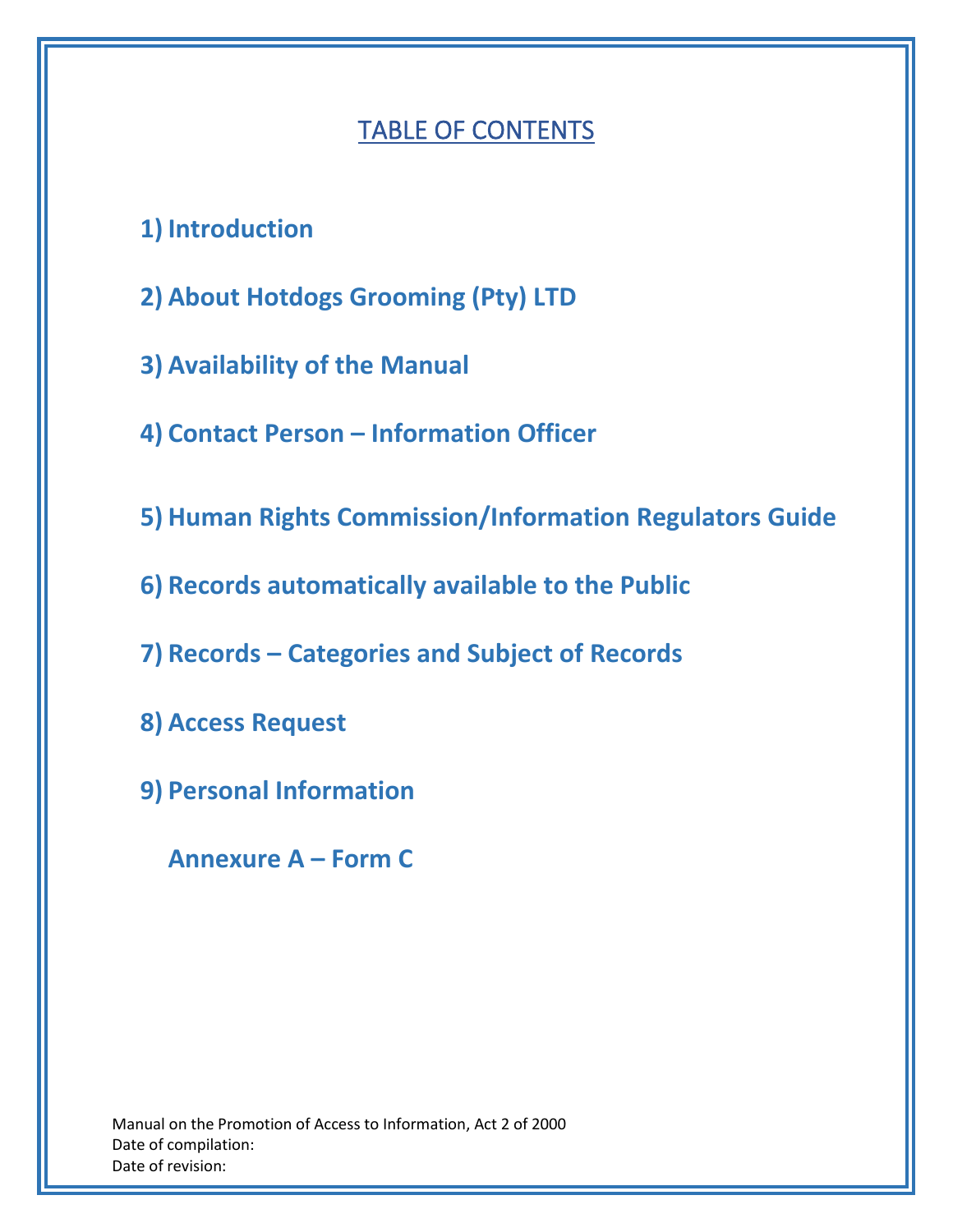## 1. INTRODUCTION

The Promotion of Access to Information Act, No. 2 of 2000 (the "PAIA") aims to give effect to the right of access pledged by the Constitution to information as contained in section 32 of the Bill of Rights. The PAIA seeks to advance the values of transparency and accountability.

This document serves as Hotdogs Grooming (Pty) LTD's information manual and provides reference to the records held by the Companies as well as the personal information processed by the Hotdogs Grooming (Pty) LTD in the ordinary course of operations.

## 2. ABOUT Hotdogs Grooming (Pty) LTD

At Hotdogs Grooming, we take care of your best friends grooming needs at your home, inside our luxury fully fitted mobile salon.

HotDogs offer you, the busy dog lover, a convenient and professional service. You can also rest easy in the knowledge that your beloved pet is not taken off your property and is immediately being returned back to their garden after their pampering is complete.

At HotDogs we create clients for life by delivering quality work, being professional and reliable at all times and doing it with a friendly smile.

## 3. AVAILABILITY OF THE MANUAL

This manual is available for inspection at:

- <https://www.hotdogsgrooming.co.za/>
- Unit 54 Design Boulevard. Northlands Deco Park, New Market Street. Northriding,Gauteng,2158.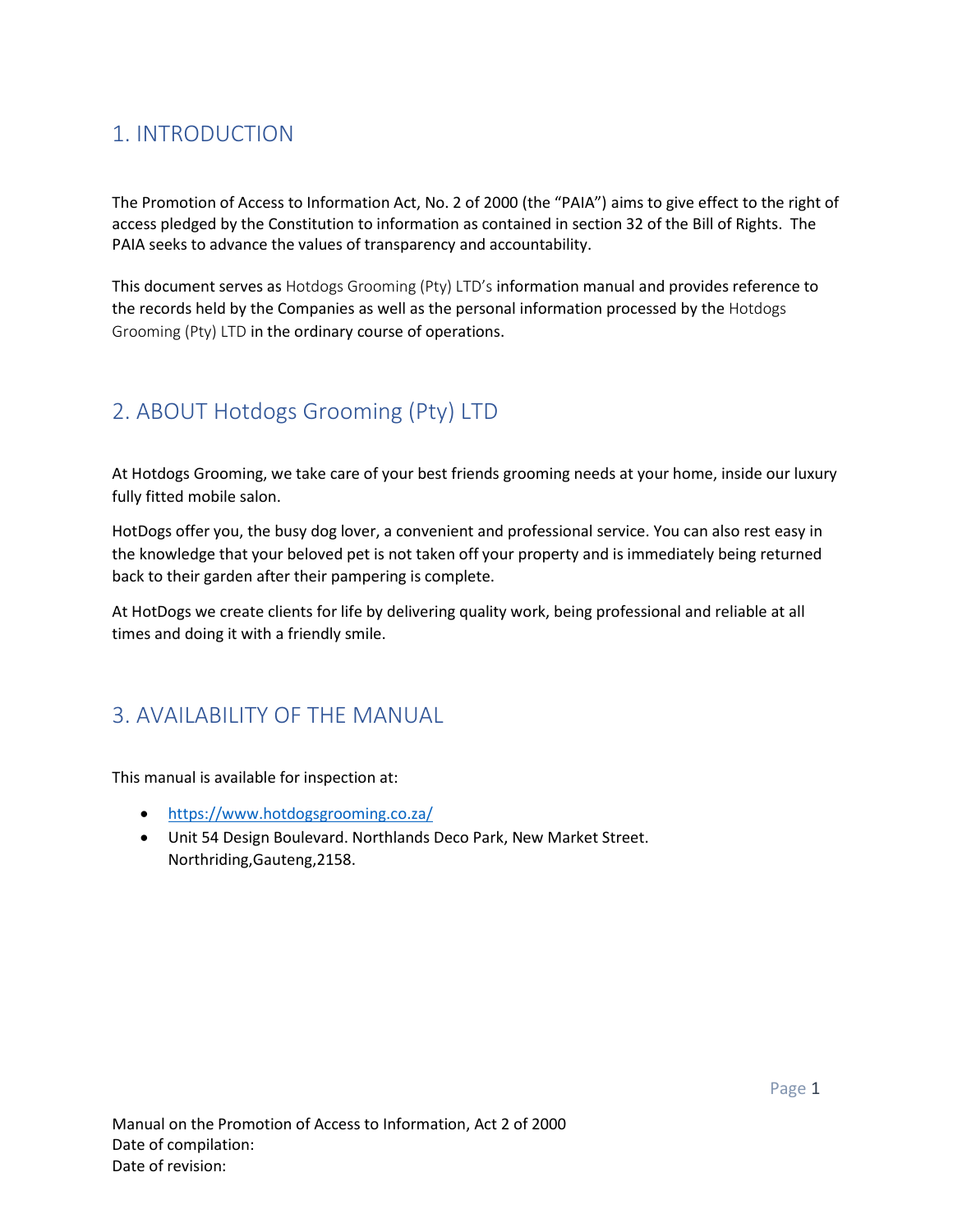## 4. CONTACT PERSON – INFORMATION OFFICER - SECTION 51 (1)(A)(I)

The responsibility for the administration of, and compliance with the Acts, has been delegated to the (Johann George Vey) of (HOTDOGS GROOMING (PTY) LTD. Requests pursuant to the provisions of the Acts should be directed as follows:

Information Officer: Johann George Vey

Postal address:

• PO BOX 978, NORTHRIDING. GAUTENG. 2164

Street address:

- Unit 54 Design Boulevard. Northlands Deco Park, New Market Street. Northriding, Gauteng. 2158
- Business phone: 083-641-7111
- E-mail address: service@hotdogsgrooming.co.za

# 5. HUMAN RIGHTS COMMISSION / INFORMATION REGULATOR GUIDE - SECTION 51(1) (B) (I)

A Guide has been compiled in terms of Section 10 of the PAIA by the Human Rights Commission. It contains information required by a person wishing to exercise any right contemplated by the PAIA. It is available in all the South African official languages.

Requesters are referred to the Guide in terms of Section 10 which has been compiled by the South African Human Rights Commission, which will contain information for the purposes of exercising Constitutional Rights. The Guide is available from the SAHRC. The contact details of the Commission are:

| Postal Address:   | Private Bag 2700, Houghton, 2041 |
|-------------------|----------------------------------|
| Telephone Number: | +27-11-877 3600                  |
| Fax Number:       | +27-11-403 0625                  |
| Website:          | www.sahrc.org.za                 |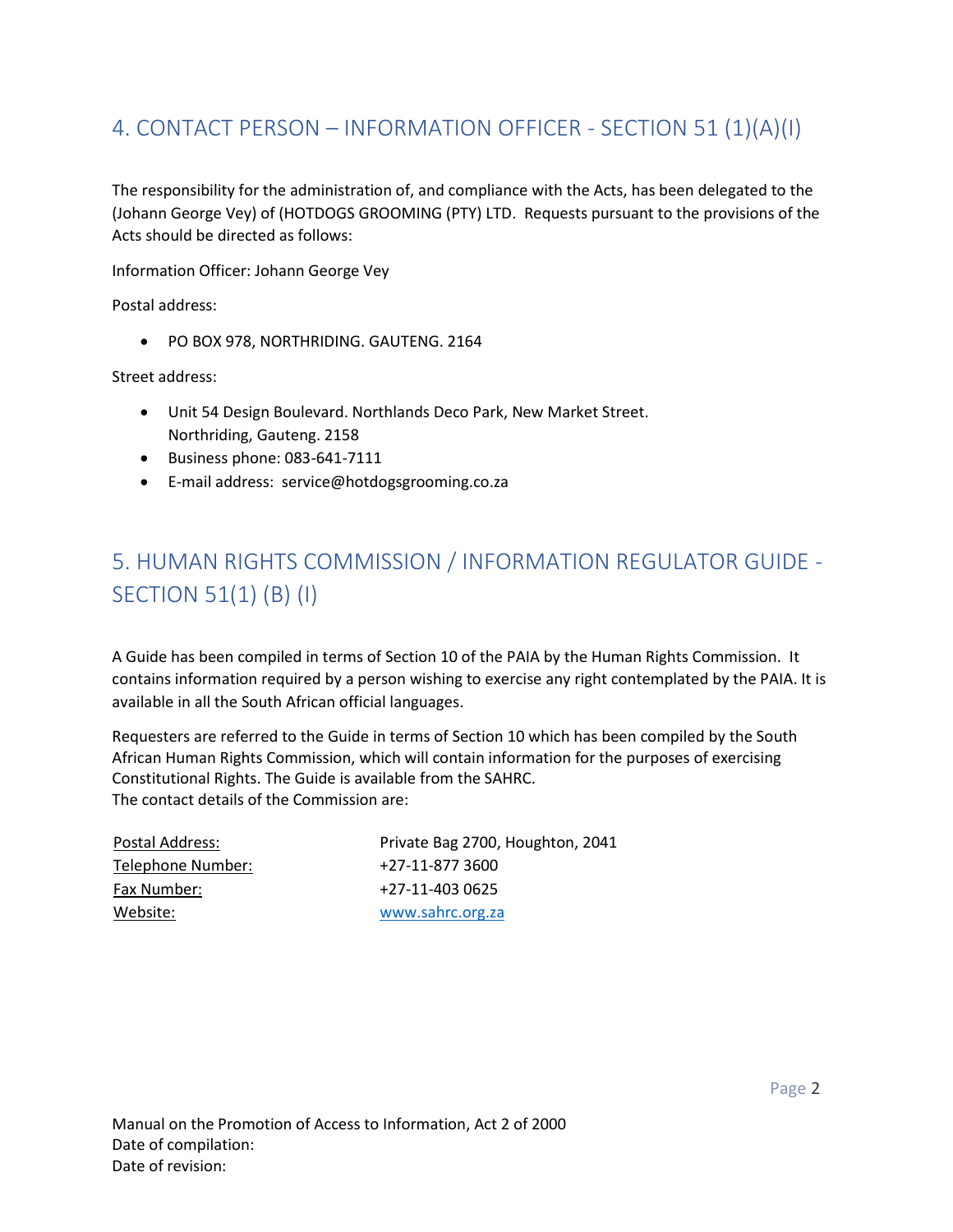## 6. RECORDS AUTOMATICALLY AVAILABLE TO THE PUBLIC - SECTION 51(1)(B)(II)

• PAIA Manual for Private Bodies.

# 7. RECORDS – CATEGORIES AND SUBJECT OF RECORDS - SECTION 51(1) (B) (IV)

The information contained in this section is intended to make clear the main categories of records held by the Companies and to help those who seek to request information in order to gain a better understanding of the main business activities of Hotdogs Grooming (Pty) LTD. Further assistance in identifying the records held by the Companies is obtainable from the Information Officer.

| <b>COMPANY</b><br><b>RECORDS</b>                                                                     | <b>FINANCIAL RECORDS</b>              | <b>INCOME TAX</b><br><b>RECORDS</b>                                      | <b>PERSONNEL /</b><br><b>EMPLOYEE</b><br><b>DOCUMENTS AND</b><br><b>RECORDS</b> | SAFETY,<br><b>HEALTH AND</b><br><b>ENVIRONMENT</b><br>(SHE) RECORDS |
|------------------------------------------------------------------------------------------------------|---------------------------------------|--------------------------------------------------------------------------|---------------------------------------------------------------------------------|---------------------------------------------------------------------|
| Documents of<br>incorporation                                                                        | <b>Annual Financial</b><br>Statements | <b>PAYE Records</b>                                                      | Employment<br>contracts                                                         |                                                                     |
| Memorandum<br>and Articles of<br>Association or<br>Memorandum<br>of Incorporation<br>(as applicable) | <b>Tax Returns</b>                    | Documents<br>issued to<br>employees for<br>income tax<br>purposes        | <b>Medical records:</b><br>Eg - Dr's Notes.                                     | <b>Mandatory SHE</b><br>Records                                     |
| Records relating<br>to the<br>appointment of<br>directors /<br>auditor /<br>secretary                | <b>Accounting Records</b>             | Records of<br>payments made<br>to SARS on<br>behalf of<br>employees      | Disciplinary records                                                            |                                                                     |
| <b>Public officer</b><br>and other<br>officers – do we<br>need this?                                 | <b>Banking Records</b>                | All other<br>statutory<br>compliances: -<br>VAT; - Skills<br>Development | Salary records                                                                  |                                                                     |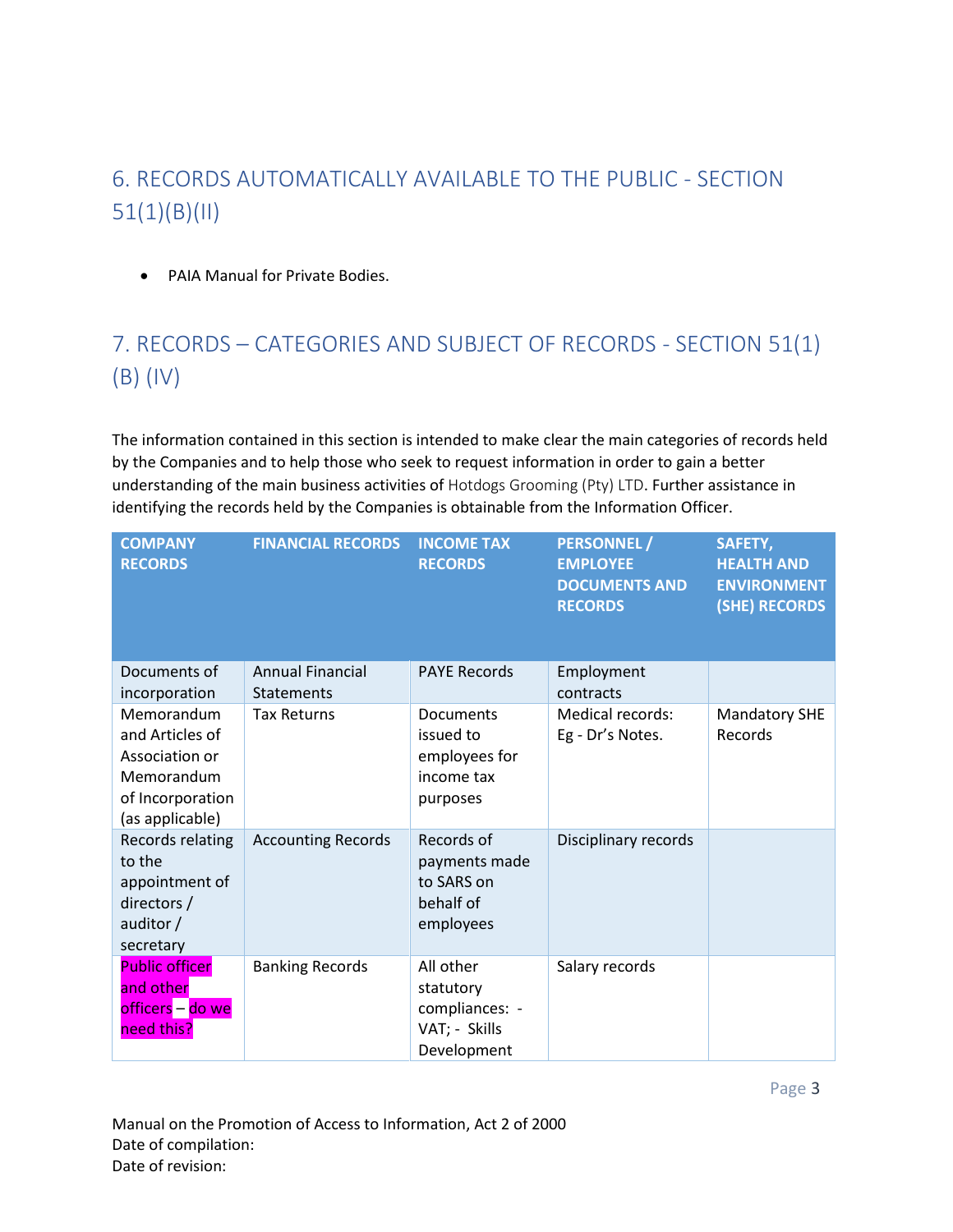|                                                               |                                      | Levies; - UIF;<br>and -<br>Workmen's<br>Compensation |                         |  |
|---------------------------------------------------------------|--------------------------------------|------------------------------------------------------|-------------------------|--|
|                                                               | <b>Bank Statements</b>               |                                                      | SETA records            |  |
| <b>Covid Register</b><br>and Daily<br>attendance<br>Register? | <b>Electronic banking</b><br>records |                                                      | Disciplinary code       |  |
| <b>Contact Details</b><br>and Addresses<br>of Clients         | Invoices                             |                                                      | Leave records           |  |
|                                                               | <b>Rental Agreements</b>             |                                                      | <b>Training Manuals</b> |  |

## 8. ACCESS REQUESTS

## 8.1. ACCESS REQUEST PROCEDURE - SECTION 53 8.1.1. COMPLETION OF ACCESS REQUEST FORM

To facilitate a timely response to requests for access, all requesters should take note of the following when seeking to obtain access:

- The Access Request Form, (attached as Annexure A Form C), must be completed and submitted.
- Proof of identity is required to authenticate the identity of the requester  $-$  in addition to submission of the completed Access Request Form. Consequently, requester will be required to supply a certified copy of their identification document or a valid passport document, or if a legal entity, a certified copy of the Company Registration Certificate.

Please take note of the following when completing the Access Request Form:

- Type or print in BLOCK LETTERS an answer to every question.
- If a question does not apply, state "N/A" in response to that question.
- If there is nothing to disclose in reply to a particular question state "NIL" in response to that question.
- If there is insufficient space on the printed form, additional information may be provided of an additional attached folio.
- When the use of an additional folio is required, precede each answer with the applicable title.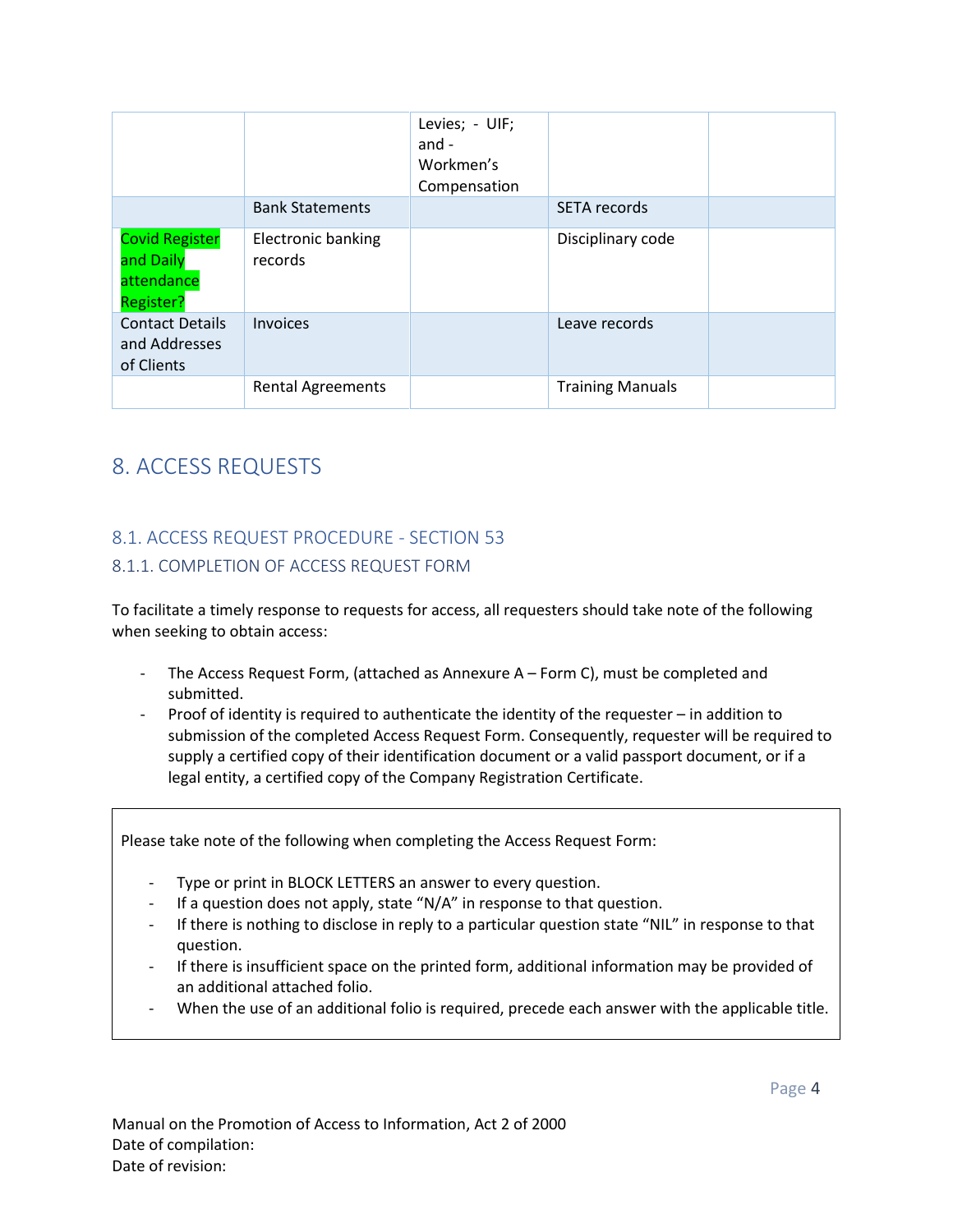Please note that the successful completion and submission of an Access Request Form does not automatically constitute an approval of access to the requested record. An application for access to a record is subject to certain limitations if the requested record falls within a certain category as specified within PAIA.

If it is reasonably suspected that the requester has obtained access to records through the submission of materially false or misleading information, legal proceedings may be instituted against such requester.

#### 8.1.2. SUBMISSION OF ACCESS REQUEST FORM

The completed Access Request Form, together with a certified copy of the requester's identity document, must be addressed to the Information Officer and submitted via the contact details stated above.

An initial request fee of R57.50 (including VAT), is payable on submission of the Access Request Form. This prescribed fee is a legally allowable charge as per PAIA. The charge does not need to be levied but holder of the records, is entitled to levy this fee to compensate for any administrative effort incurred - in order, to make the record available to the requester.

#### 8.1.3. PAYMENT OF FEES

Payment details can be obtained from the Information Officer indicated above and can be made either via a direct deposit, by bank guaranteed cheque or by postal order (no credit card payments are accepted). Proof of payment must be supplied via the contact details stated in Provision 5.

If the request for access is successful an access fee may be required for the search, reproduction and/or preparation of the record(s) and will be calculated based on the Prescribed Fees as set out in (to be added) hereto. Prior to being granted access to the requested record, the legally allowable access fee must be paid by the requester.

A fee may be charged by Hotdogs Grooming (PTY) LTD, for above request.

#### 8.1.4. NOTIFICATION

The Information Officer will, within 30 (thirty) days of receipt of the request, decide whether to grant or decline the request and give notice with reasons (if required) to that effect.

This thirty-day period may be extended for a further period of not more than thirty days, if the request is for a large volume of information, or the request requires a search for information held at other offices of one or more of the Companies and the information cannot reasonably be obtained within the original thirty-day period. The requester will be notified in writing should an extension be sought.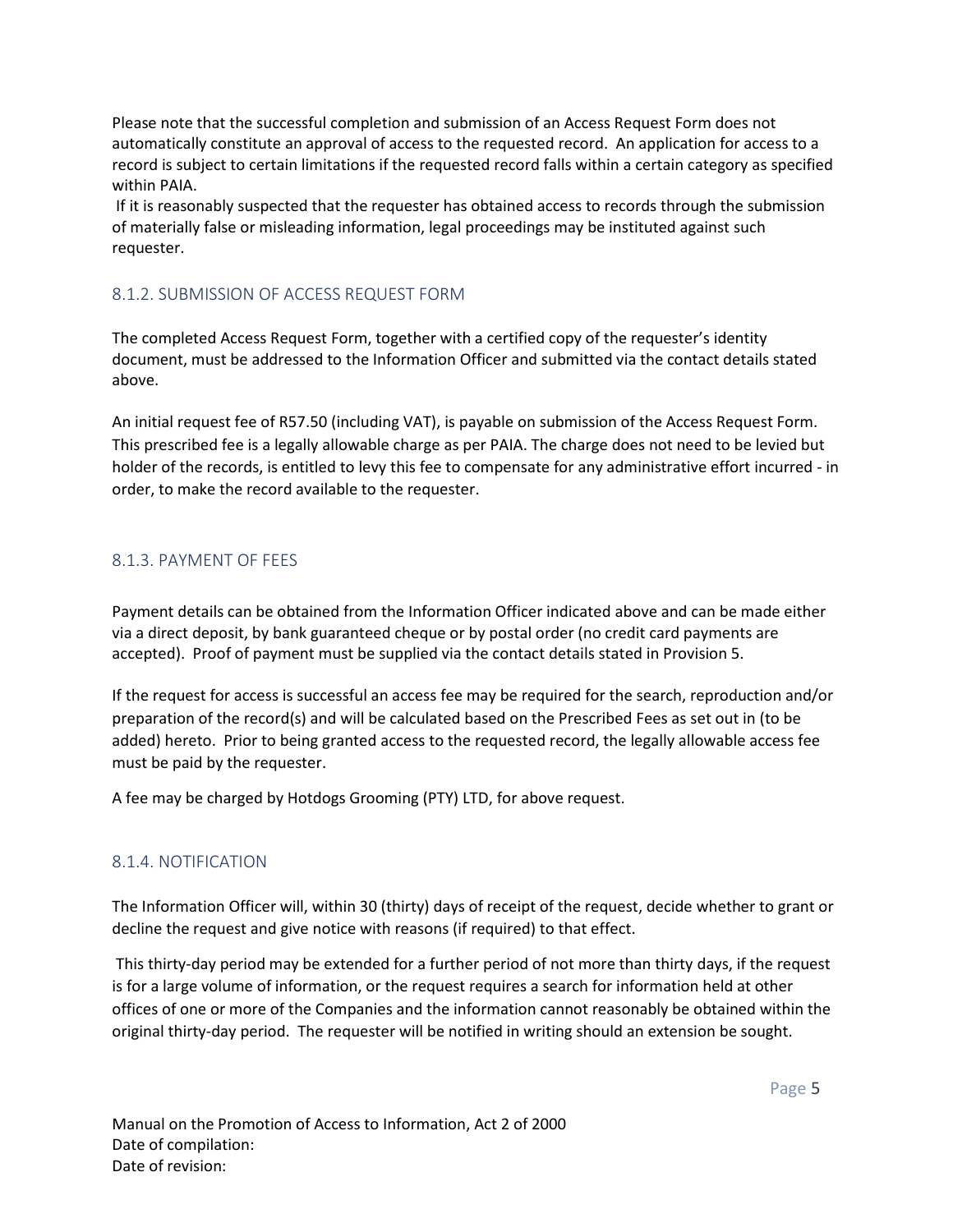### 8.2. GROUNDS FOR REFUSAL OF ACCESS TO RECORDS

The main grounds for refusal of a request for information if the request process was followed are:

- Mandatory protection of the privacy of a third party who is a natural person, which would involve the unreasonable disclosure of personal information of that natural person;

- Mandatory protection of the commercial information of a third party, if the record contains:

- Trade secrets of that party;

- Financial, commercial, scientific or technical information which disclosure could likely cause harm to the financial or commercial interests of that party;

- Information disclosed by a third party to any of the Companies if the disclosure could put that third party at a disadvantage in negotiations or commercial competition;

- Mandatory protection of confidential information of third parties if it is protected in terms of any agreement – the provisions of the PAIA to apply in relation to the rights of the relevant third parties;

- Mandatory protection of the safety of individuals and the protection of property;

- Mandatory protection of records which could be regarded as privileged in legal proceedings;
- The commercial activities of the Companies, which may include:
- Trade secrets of the Companies; and

- Financial, commercial, scientific, or technical information which, if disclosed, would likely cause harm to the financial or commercial interests of the Companies.

### 8.3. APPEAL AGAINST REFUSAL TO GRANT ACCESS

If a requester is aggrieved by the refusal of the Information Officer to grant a request for a record, the requester may, upon notification of the Information Officer's decision (or upon deemed refusal in terms of Section 58 of the PAIA), lodge a complaint to the Information Regulator or apply to court for appropriate relief within the timeframes as prescribed by the PAIA.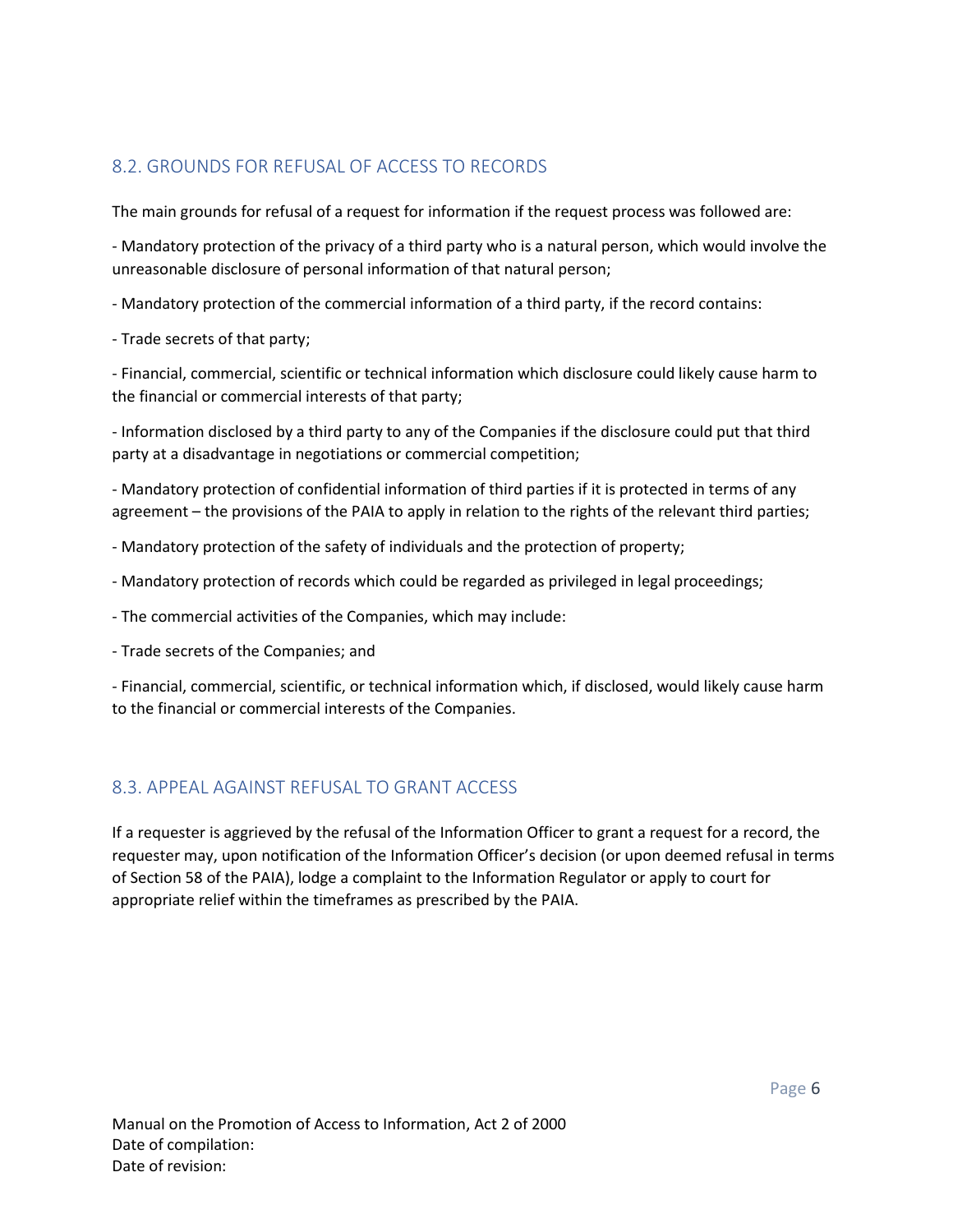## 9. PERSONAL INFORMATION

### 9.1. PURPOSE OF PROCESSING - SECTION 51(1) (C) (I)

In general, personal information is processed by the Companies for business administration purposes and in the ordinary course of operation, which would include:

- Provision of our goods and services
- Keep our data subject records up to date
- Manage employees in general
- Manage supplier contracts in general
- Manage customers in general
- Manage customer credit in general
- Enforce debts
- Market goods and services to prospects
- Covid traceability process
- Process customer requests or complaints
- Process personal information of employees for forensic purposes

### 9.2. CATEGORIES OF DATA SUBJECTS AND INFORMATION - SECTION 51(1) (C) (II)

| Personnel/<br>employees  | <b>Customers</b>        | <b>Service providers</b> | <b>Suppliers</b>        |
|--------------------------|-------------------------|--------------------------|-------------------------|
| Name                     | Name                    |                          | Name                    |
| <b>ID Number</b>         |                         |                          |                         |
| Date of Birth            |                         |                          |                         |
| Citizenship              |                         |                          |                         |
| Age                      |                         |                          |                         |
| Gender                   |                         |                          |                         |
| Race                     |                         |                          |                         |
| Language                 |                         |                          |                         |
| <b>Tel Number</b>        | <b>Tel Number</b>       | <b>Tel Number</b>        | <b>Tel Number</b>       |
| <b>Email Address</b>     | <b>Email Address</b>    | <b>Email Address</b>     | <b>Email Address</b>    |
| <b>Physical Address</b>  | <b>Physical Address</b> | <b>Physical Address</b>  | <b>Physical Address</b> |
| Income Tax Num           |                         |                          |                         |
| Banking info             |                         | Banking info             | Banking info            |
| Employment               |                         |                          |                         |
| History                  |                         |                          |                         |
| <b>Background Checks</b> |                         |                          |                         |